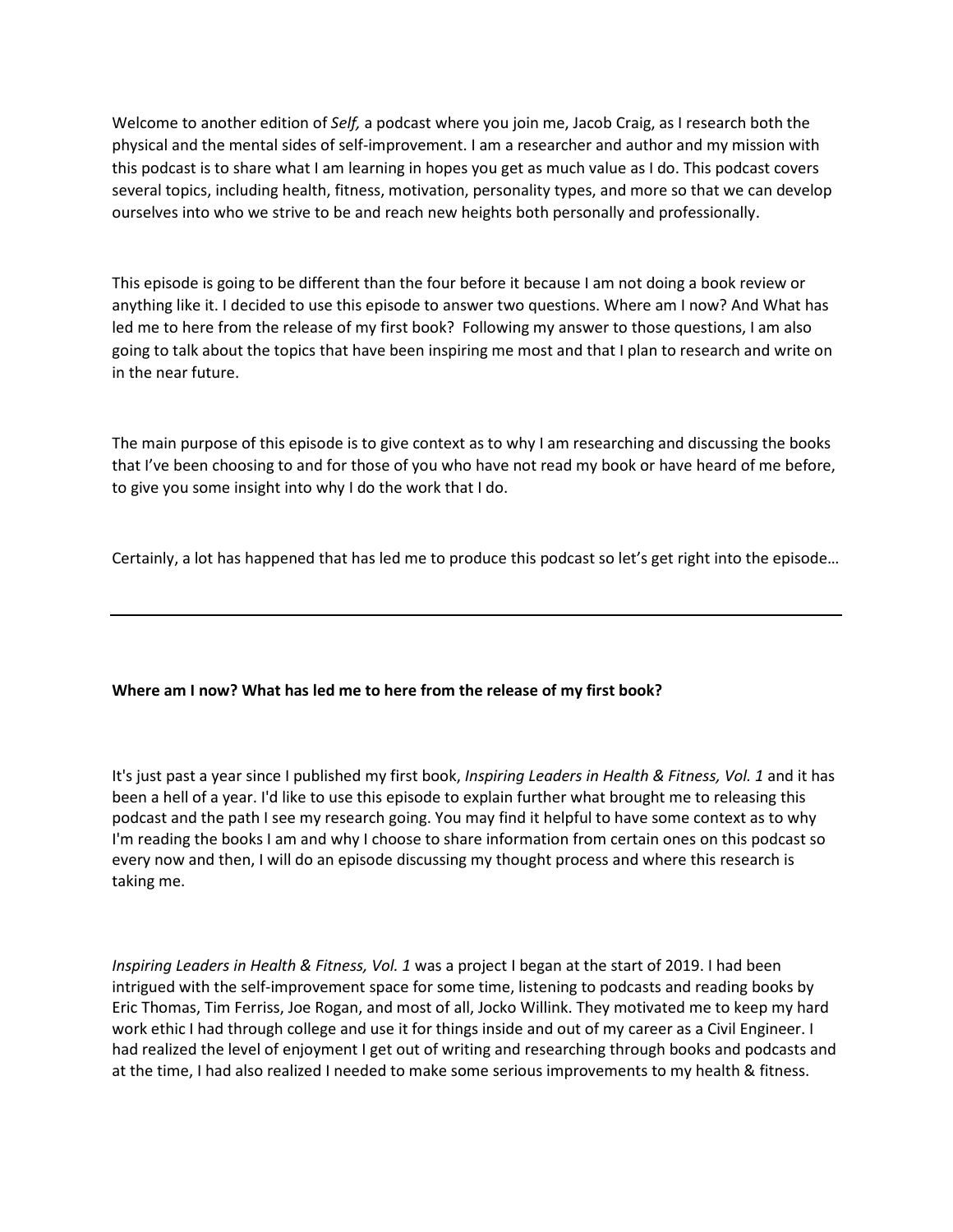I was 25 and my weight was getting to a point where I decided I needed to make a change. In my mind, I was pretty active and my eating habits weren't too bad so I took my hobbies and made an extreme approach to finding a diet and exercise plan that works for me. I had found an incredible world of resources through the health & fitness podcast world so my plan was to write on 12 experts in 12 months. I would choose 1 expert each month, getting a wide variety of physical therapists, nutritionists, strength & conditioning coaches. A book was an extremely exciting project for me that I knew would be challenging but I figured if the writing didn't work, I'd still learn a ton along the way and have fun doing it.

Well, 12 experts in 12 months turned into 6 experts in just over 2 years but I can definitely say, "Mission accomplished." I published *Inspiring Leaders in Health & Fitness, Vol. 1* on March 30, 2021 and I'm happy to say that I didn't just find a diet and exercise plan but how to adjust my diet and exercise plan to suit my goals - whether I want to cut weight or build muscle and in a way that I enjoy the process either way. I'd learned to love weightlifting and that life does not have to be any less enjoyable when I'm on a restrictive diet.

After publishing, I knew I didn't want to immediately start writing Vol. 2. I celebrated the fact that I could now call myself a published author and made a plan to promote the book by being featured on podcasts and doing what I could with the small advertising budget that I had. As I contemplated what I wanted to do for my next book, I had the privilege of being featured on around a dozen podcasts and to even host my own conference titled How to Achieve Both Personal Happiness and Professional Success with some friends I had made in the self-improvement space; Terry McDougall (Executive Coach), Kevin McShan (Motivational Speaker), and Brandon Eastman (Life & Career Coach).

I could go into further detail but to save your time I'll just say much of the year was exploring and getting to know other young authors and speakers in the space while I did what I could to promote my book.

Now where exactly did this podcast come in? Well, a couple ideas came to me for my next book over the year but I ended up shooting them down. For instance, my first idea was to do a work titled *Inspiring Leaders in Motivation & Success, Vol. 1* - it would fit the book series perfectly and there are plenty of experts in motivation and/or success to write about. What I realized only after doing research on some of these individuals is that this book would simply not be worth writing. If you look into motivational speakers and writers, the advice they give is not science-based like those in the health & fitness space is. Much of it is mindset, positivity, and many of these experts inspiring by sharing their autobiography. I'm not saying these individuals aren't worth studying but I would rather not write a book that tells the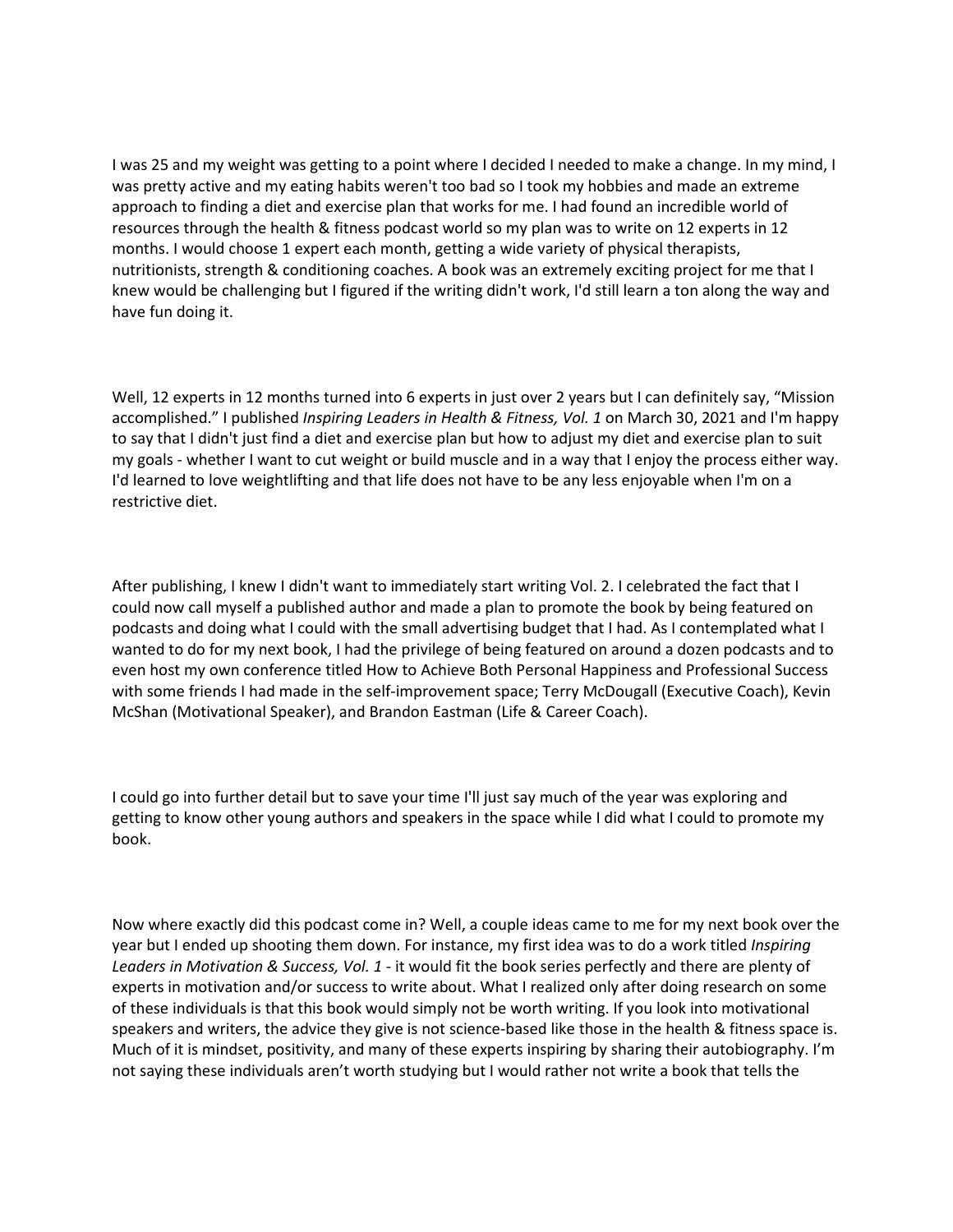reader they need to improve their mindset and be positive over and over or regurgitate autobiographies. No thank you.

That being said, since my first book was improving your body, I know for certain that I want the next book to focus on improving your mind. Lately, the books I have been reading have been a mixture of philosophy and psychology and that is what has led me to Self. This podcast really forces me to not only read a greater variety of books but also consistently write about what I am learning. I'm not far in my work for this podcast but I can already say it has given me strong insights into topics that I am interested in learning more about and that I'd like to cover in my next book.

Three topics that I've found to be important topics to research are:

- 1. Free will.
- 2. The power we have in making decisions.
- 3. How to find experts we can trust to help us make decisions.

So first, let me discuss free will and why this is something I'd like to research and write on.

First, I can't help but want to dispute those who insist we are living in a simulation - as if we aren't in control... This to me just seems wild for someone to believe but I want to dig into why people, even psychologists might say this. Susan Blackmore is someone who has an interesting view on this subject. From what I've heard from her thus far, she seems to strongly disagree with ideas of any force guiding us outside of our brain - destroying the ideas of a soul or a "self" in any spiritual sense. Similarly, she seems to think any talk of a "unconscious mind" is nonsense.

This outlook seems to destroy the thought of ourselves being in control, which is a wild thought... Anyways I don't want to get too far ahead of myself but I look forward to learning more from her.

Tangled in with this, I'd like to learn from other experts on how genetics and our environment influence our decisions. And this leads me to my second topic. If we are conscious of biases we may have or can see a bigger picture of our lives or even the quick conclusions we jump to, does that not allow us to make better decisions?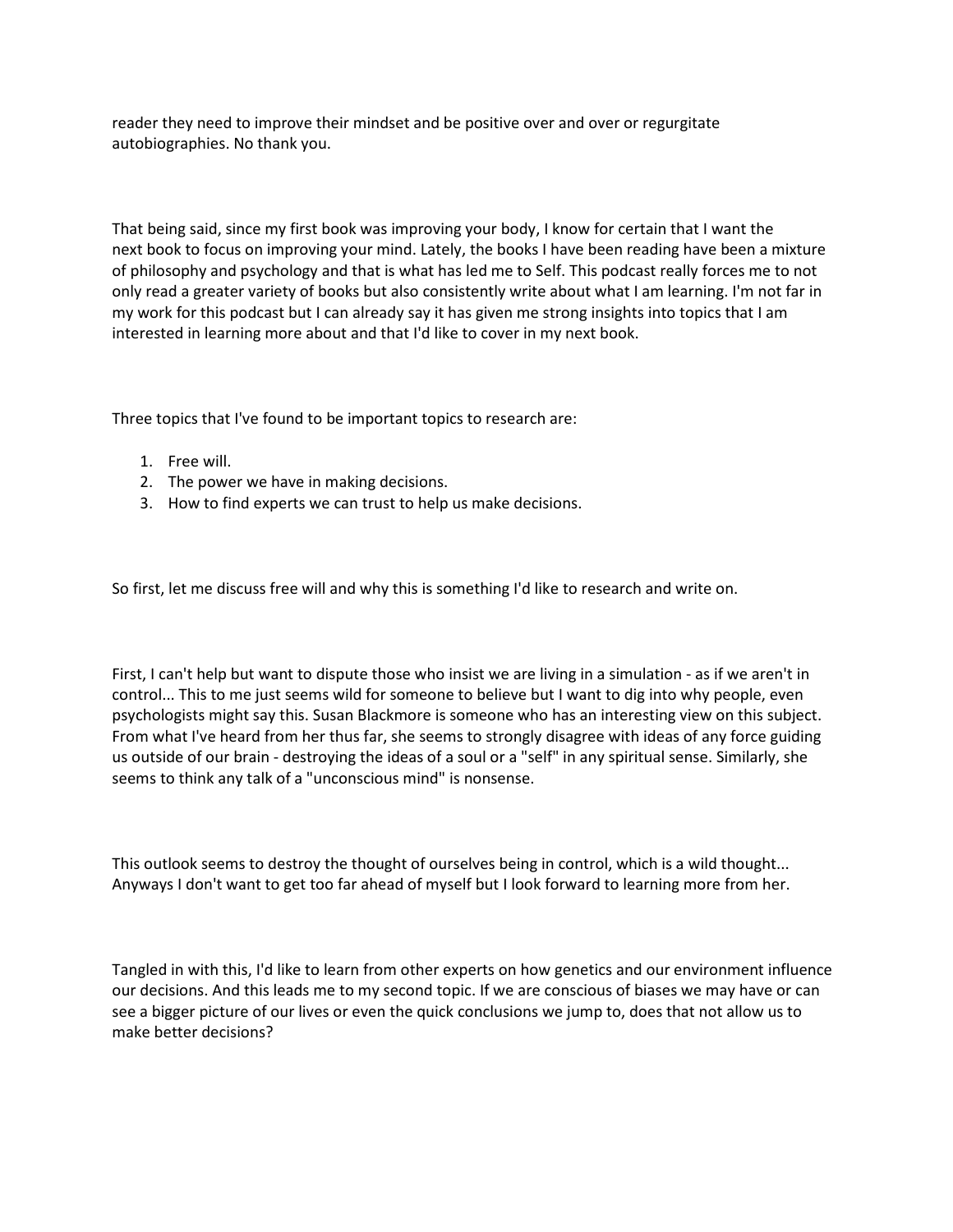To me, it's insane to think I'm not in control. Right now I could choose to put my computer down and start playing video games. It's a Saturday night when I'm writing this but I've made the choice this is what I want to do right now. The first 20 years or so of my life, I can say I mainly enjoyed life and lived. Maybe then I can see a simulation making sense because a lot of the bigger things were controlled by my parents' decisions on things like where to live. But since I left home for college and after that, 100% of what I do and how I live has been my decision.

With this, I'd like to research those that have powerful examples of what one person can do just off of the decisions that they make. People like David Goggins, who come up through hard difficulties and achieve unimaginable things. For those who do not know, David Goggins was someone who had a very difficult upbringing living with an abusive father. At one point, he decided to flip the script and pursued becoming a Navy SEAL and he now is a motivational speaker as well as an ultramarathon racer amongst many other things. Goggins clearly overcame and still has to overcome obstacles to reach his goals but he makes the decision every day not to get too comfortable in his pursuit to be the toughest man on earth, if he hasn't earned that title already.

As I'm thinking right now, this will be the core idea of my next book - the power of choice. If you are a grown adult and fortunate enough to have freedoms like we have in America, it is amazing what you can accomplish if you put your mind to it.

This book will definitely be a challenge because it will be much different from my first book. I will be doing the same level of research on experts from just as great of variety of perspectives but I don't believe it will be profiles of a certain number of experts but instead, each chapter will be a different topic and what various experts have to say about it.

For the majority of the book, I want to have the same unbiased approach as I did with the first book. I want it to be clear that I am not the expert and I don't want to discredit any of the experts I reference or give the impression I have the right to say that they're wrong. All that being said, it will be impossible to be bias when discussing the power of choice.

Simulation theory is a thing that people believe and there are people who believe we don't have free will in a sense. I need to respect those people while explaining my perspective. I think this perspective is what some people need to realize what they can accomplish if they worked on improving themselves and that is a major driver for this book.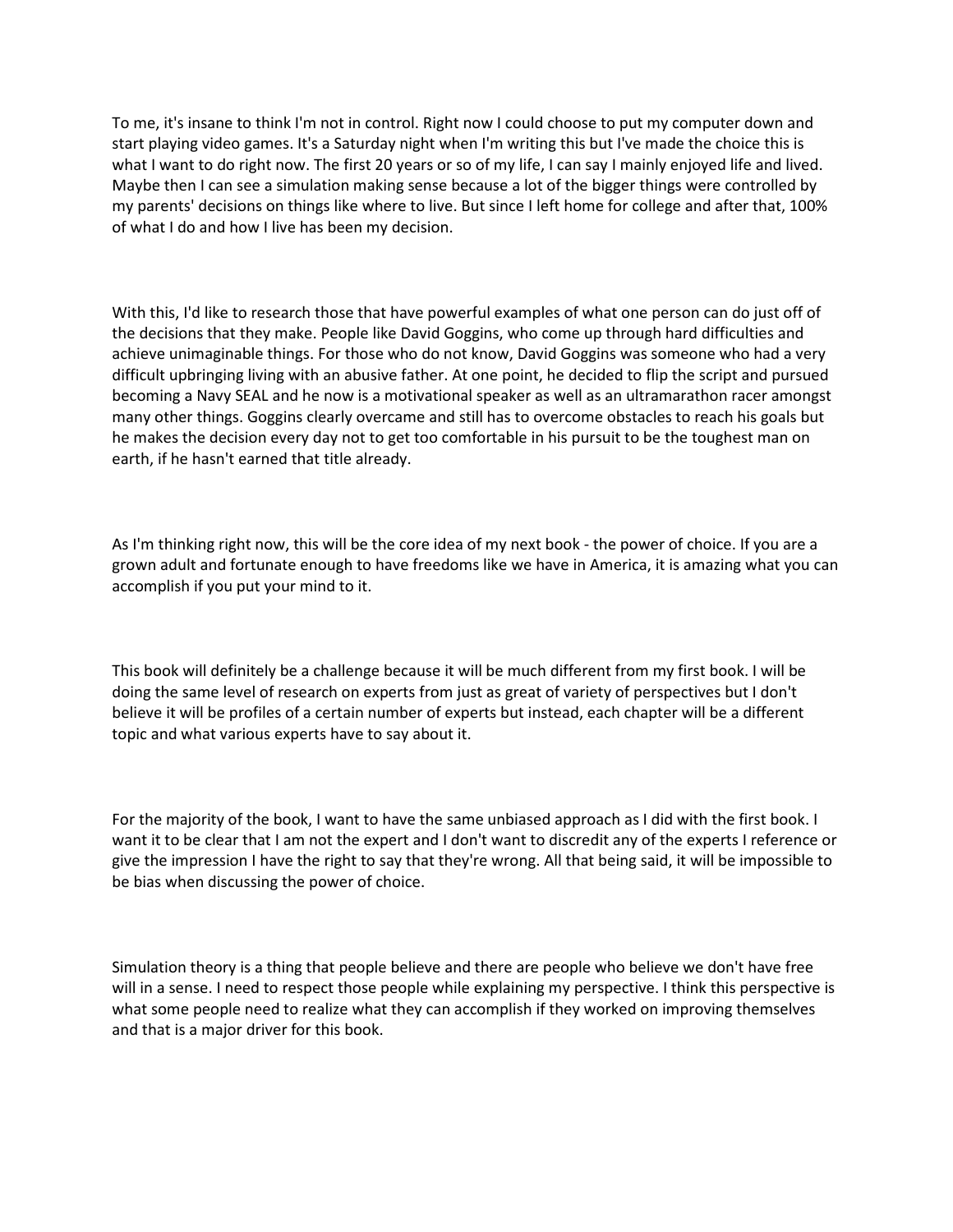And hey, maybe after all of my research my opinion will change; that is totally possible and that's why it's important to do as much research from as many perspectives as I can. At the very least, I'm sure I will learn a lot through the process and be able to share what I learn, just as I have already from the books I've shared on this podcast.

And this leads me to my third point - how we can find experts who we trust to help make decisions. I don't have any regrets with the experts that I chose to research for my first book, I learned a lot from all of them but I do want to make sure I am more careful with this next book. For my approach, the best way to do that will be to find as many resources as I can and really dig into their work before committing them to being an expert I discuss on a serious level in the book. Also, just because an individual or their book is featured on this podcast, does not mean that they will be referenced in my next book.

But let's think bigger picture - I'd like to learn and discuss in detail how the reader can find experts that *they* want to continue to learn from or the information from my book that is referenced that they find trustworthy and helpful for them in their lives. Obviously, I personally find value in searching for experts and learning from those that I trust and I want to encourage the reader to not just listen to me but to form their own opinions and choose for themselves on who and what information to trust.

There's a reason I do not dig into scientific research myself and instead look to experts. The experts who are involved in science know the difference between an article or study that is backed by good science and one that is not. From studying people like Greg Nuckols of Stronger by Science as well as Nobel Prize winning psychologist Daniel Kahneman, they have made it clear how we should be wary about scientific research. All of us, even experts, can make mistakes in judgement or jump to conclusions because they understandably don't want the study they've worked on for years to have insignificant results.

If I studied scientific articles, it's not an impossible task for me to judge if an article is trustworthy or not but it would certainly be tedious and I would not want to end up cherry-picking studies that lean towards my biases. There are experts with different perspectives that have made it their life's work to perform experiments or research a specific area and so I think studying those individuals and looking into what they find to be significant is a more sensible approach.

I understand with this third point I have been jumping between how I will find experts for my next book and how this topic could help others find experts that they trust but I hope you can understand what I am getting at. Bottom line, I have found this method useful and I think it's important for the common person to educate themselves and know what resources they can trust. Whatever area of your life you are seeking to improve, there are experts who are give out information that could help you make that